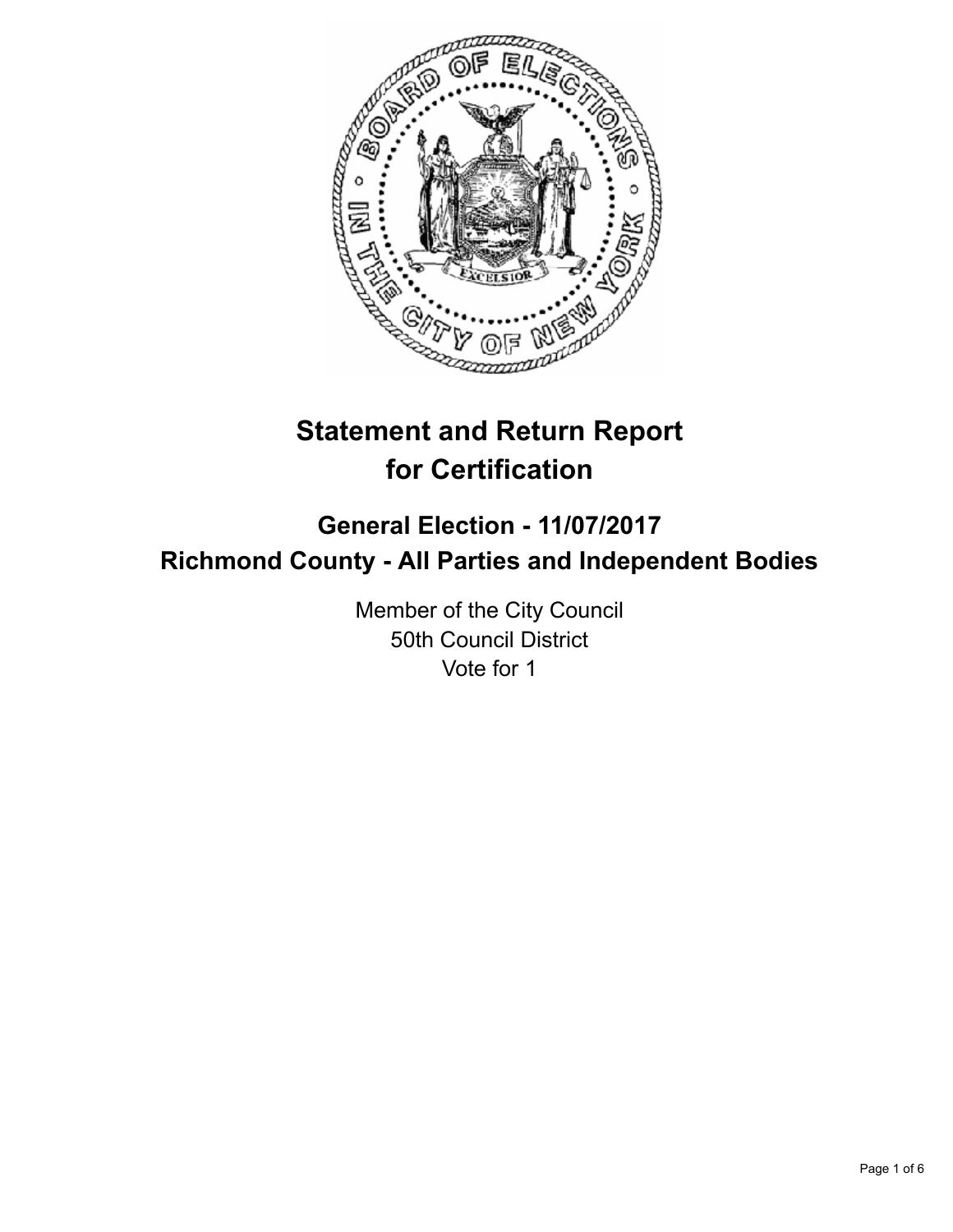

#### **Assembly District 61**

| <b>PUBLIC COUNTER</b>                                    | 2,740 |
|----------------------------------------------------------|-------|
| <b>MANUALLY COUNTED EMERGENCY</b>                        | 0     |
| ABSENTEE / MILITARY                                      | 106   |
| <b>AFFIDAVIT</b>                                         | 22    |
| <b>Total Ballots</b>                                     | 2,868 |
| Less - Inapplicable Federal/Special Presidential Ballots | 0     |
| <b>Total Applicable Ballots</b>                          | 2,868 |
| RICHARD A. FLORENTINO (DEMOCRATIC)                       | 484   |
| STEVEN MATTEO (REPUBLICAN)                               | 1,852 |
| STEVEN MATTEO (CONSERVATIVE)                             | 320   |
| STEVEN MATTEO (INDEPENDENCE)                             | 58    |
| STEVEN MATTEO (REFORM)                                   | 14    |
| DEBORAH L. ROSE (WRITE-IN)                               | 2     |
| JANE KELLY (WRITE-IN)                                    | 4     |
| MAX BAER, JR. (WRITE-IN)                                 | 1     |
| <b>Total Votes</b>                                       | 2,735 |
| Unrecorded                                               | 133   |

#### **Assembly District 62**

| <b>PUBLIC COUNTER</b>                                    | 4,055 |
|----------------------------------------------------------|-------|
| MANUALLY COUNTED EMERGENCY                               | 0     |
| ABSENTEE / MILITARY                                      | 159   |
| <b>AFFIDAVIT</b>                                         | 26    |
| <b>Total Ballots</b>                                     | 4,240 |
| Less - Inapplicable Federal/Special Presidential Ballots | 0     |
| <b>Total Applicable Ballots</b>                          | 4,240 |
| RICHARD A. FLORENTINO (DEMOCRATIC)                       | 666   |
| STEVEN MATTEO (REPUBLICAN)                               | 2,896 |
| STEVEN MATTEO (CONSERVATIVE)                             | 405   |
| STEVEN MATTEO (INDEPENDENCE)                             | 70    |
| STEVEN MATTEO (REFORM)                                   | 19    |
| ANDREW GUIDO (WRITE-IN)                                  | 1     |
| SAL F. ALBANESE (WRITE-IN)                               | 1     |
| UNATTRIBUTABLE WRITE-IN (WRITE-IN)                       | 1     |
| VINCENT VOLASTRO (WRITE-IN)                              | 1     |
| <b>Total Votes</b>                                       | 4,060 |
| Unrecorded                                               | 180   |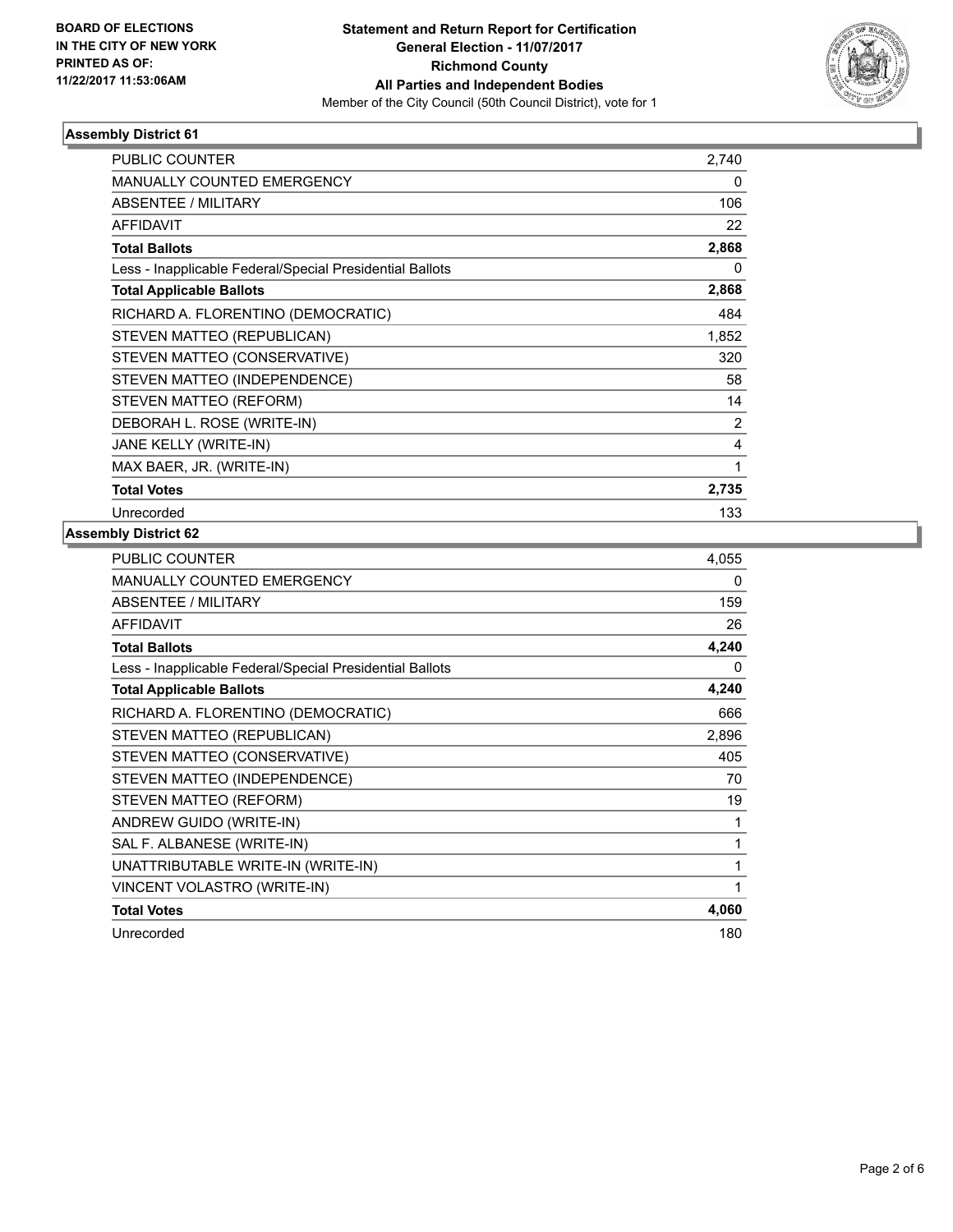

#### **Assembly District 63**

| <b>PUBLIC COUNTER</b>                                    | 13,854         |
|----------------------------------------------------------|----------------|
| <b>MANUALLY COUNTED EMERGENCY</b>                        | 0              |
| ABSENTEE / MILITARY                                      | 625            |
| <b>AFFIDAVIT</b>                                         | 127            |
| <b>Total Ballots</b>                                     | 14,606         |
| Less - Inapplicable Federal/Special Presidential Ballots | 0              |
| <b>Total Applicable Ballots</b>                          | 14,606         |
| RICHARD A. FLORENTINO (DEMOCRATIC)                       | 2,995          |
| STEVEN MATTEO (REPUBLICAN)                               | 8,976          |
| STEVEN MATTEO (CONSERVATIVE)                             | 1,483          |
| STEVEN MATTEO (INDEPENDENCE)                             | 344            |
| STEVEN MATTEO (REFORM)                                   | 89             |
| ALEXSEY DRUKATOV (WRITE-IN)                              | 1              |
| CARMINE J. GUIGA (WRITE-IN)                              | 1              |
| DEBORAH L. ROSE (WRITE-IN)                               | $\overline{2}$ |
| DYLAN MICHAEL SCHWARTZ (WRITE-IN)                        | $\overline{2}$ |
| JOHN MANCUSO (WRITE-IN)                                  | $\mathbf{1}$   |
| JOSE RAMIREZ GAROFALO (WRITE-IN)                         | 1              |
| KIM LUXORO (WRITE-IN)                                    | 1              |
| KYLE BLUTH (WRITE-IN)                                    | 1              |
| MARA HELLMAN (WRITE-IN)                                  | 1              |
| MARIANN DEMOLA (WRITE-IN)                                | 1              |
| MELISSA SULLIVAN (WRITE-IN)                              | 1              |
| MICHAEL J. PENROSE (WRITE-IN)                            | 3              |
| SIMON JALAS (WRITE-IN)                                   | $\overline{c}$ |
| TONI PESCE (WRITE-IN)                                    | $\mathbf{1}$   |
| UNATTRIBUTABLE WRITE-IN (WRITE-IN)                       | 9              |
| VINCENT F. DENNIE (WRITE-IN)                             | 1              |
| <b>Total Votes</b>                                       | 13,916         |
| Unrecorded                                               | 690            |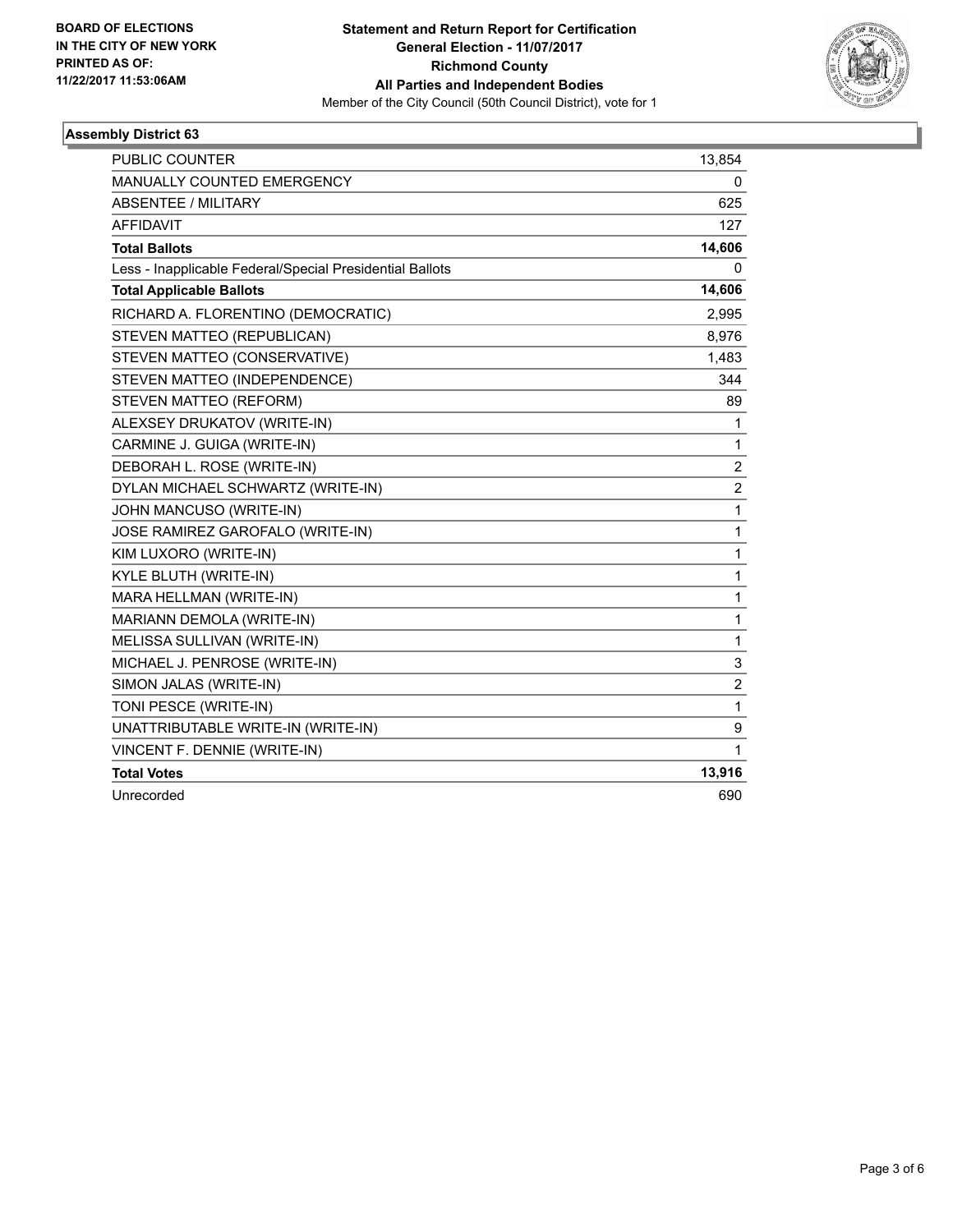

#### **Assembly District 64**

| PUBLIC COUNTER                                           | 12,119                  |
|----------------------------------------------------------|-------------------------|
| <b>MANUALLY COUNTED EMERGENCY</b>                        | 0                       |
| <b>ABSENTEE / MILITARY</b>                               | 546                     |
| <b>AFFIDAVIT</b>                                         | 84                      |
| <b>Total Ballots</b>                                     | 12,749                  |
| Less - Inapplicable Federal/Special Presidential Ballots | 0                       |
| <b>Total Applicable Ballots</b>                          | 12,749                  |
| RICHARD A. FLORENTINO (DEMOCRATIC)                       | 2,463                   |
| STEVEN MATTEO (REPUBLICAN)                               | 8,011                   |
| STEVEN MATTEO (CONSERVATIVE)                             | 1,239                   |
| STEVEN MATTEO (INDEPENDENCE)                             | 298                     |
| STEVEN MATTEO (REFORM)                                   | 58                      |
| ADAIR MARTINEZ (WRITE-IN)                                | 1                       |
| ANDREW GUIDO (WRITE-IN)                                  | 1                       |
| ANDREW J. OLSEN (WRITE-IN)                               | $\mathbf 1$             |
| DEBORAH L. ROSE (WRITE-IN)                               | 4                       |
| EMMANUEL MACRON (WRITE-IN)                               | $\mathbf{1}$            |
| ESTEBAN E. GONZALEZ (WRITE-IN)                           | $\mathbf 1$             |
| GIOVANNI F. GAMBINO (WRITE-IN)                           | $\mathbf{1}$            |
| INNA PORELMOTER (WRITE-IN)                               | $\mathbf{1}$            |
| JAMES MCKAY (WRITE-IN)                                   | $\mathbf{1}$            |
| JANE KELLY (WRITE-IN)                                    | 2                       |
| JILL STEIN (WRITE-IN)                                    | 1                       |
| JOSEPH C. BORELLI (WRITE-IN)                             | $\overline{\mathbf{c}}$ |
| JULIENNE VERDI (WRITE-IN)                                | 1                       |
| LYN GOVERNALE (WRITE-IN)                                 | 1                       |
| MICHAEL J. PENROSE (WRITE-IN)                            | $\mathbf{1}$            |
| RON PAUL (WRITE-IN)                                      | $\mathbf{1}$            |
| ROSEMARY F. PALLADINO (WRITE-IN)                         | 1                       |
| UNATTRIBUTABLE WRITE-IN (WRITE-IN)                       | 8                       |
| <b>Total Votes</b>                                       | 12,099                  |
| Unrecorded                                               | 650                     |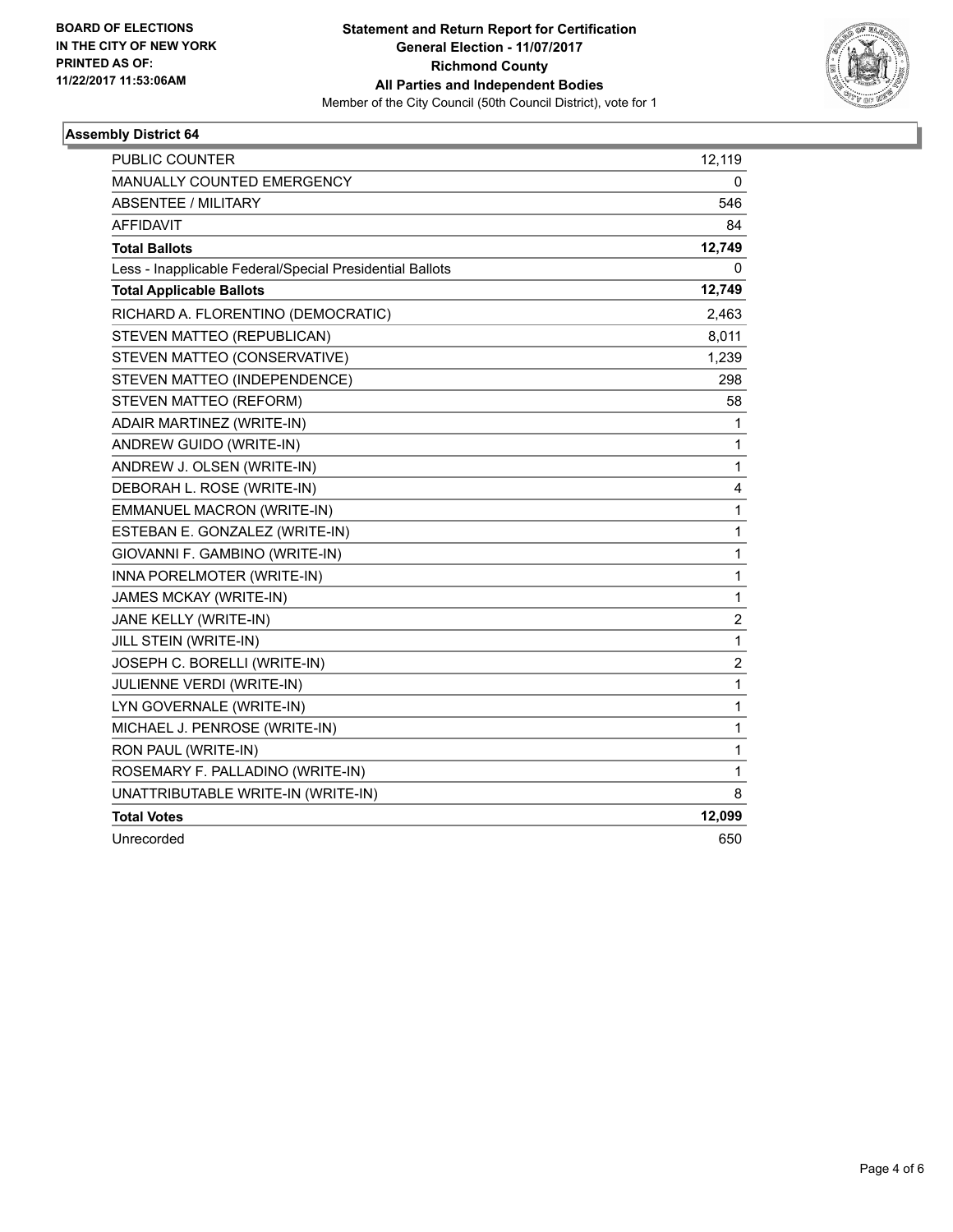

#### **Total for Member of the City Council (50th Council District) - Richmond County**

| PUBLIC COUNTER                                           | 32,768                  |
|----------------------------------------------------------|-------------------------|
| MANUALLY COUNTED EMERGENCY                               | 0                       |
| <b>ABSENTEE / MILITARY</b>                               | 1,436                   |
| AFFIDAVIT                                                | 259                     |
| <b>Total Ballots</b>                                     | 34,463                  |
| Less - Inapplicable Federal/Special Presidential Ballots | 0                       |
| <b>Total Applicable Ballots</b>                          | 34,463                  |
| RICHARD A. FLORENTINO (DEMOCRATIC)                       | 6,608                   |
| STEVEN MATTEO (REPUBLICAN)                               | 21,735                  |
| STEVEN MATTEO (CONSERVATIVE)                             | 3,447                   |
| STEVEN MATTEO (INDEPENDENCE)                             | 770                     |
| STEVEN MATTEO (REFORM)                                   | 180                     |
| ADAIR MARTINEZ (WRITE-IN)                                | 1                       |
| ALEXSEY DRUKATOV (WRITE-IN)                              | 1                       |
| ANDREW GUIDO (WRITE-IN)                                  | 2                       |
| ANDREW J. OLSEN (WRITE-IN)                               | 1                       |
| CARMINE J. GUIGA (WRITE-IN)                              | 1                       |
| DEBORAH L. ROSE (WRITE-IN)                               | 8                       |
| DYLAN MICHAEL SCHWARTZ (WRITE-IN)                        | $\overline{\mathbf{c}}$ |
| EMMANUEL MACRON (WRITE-IN)                               | $\mathbf{1}$            |
| ESTEBAN E. GONZALEZ (WRITE-IN)                           | 1                       |
| GIOVANNI F. GAMBINO (WRITE-IN)                           | 1                       |
| INNA PORELMOTER (WRITE-IN)                               | $\mathbf 1$             |
| JAMES MCKAY (WRITE-IN)                                   | 1                       |
| JANE KELLY (WRITE-IN)                                    | 6                       |
| JILL STEIN (WRITE-IN)                                    | 1                       |
| JOHN MANCUSO (WRITE-IN)                                  | 1                       |
| JOSE RAMIREZ GAROFALO (WRITE-IN)                         | 1                       |
| JOSEPH C. BORELLI (WRITE-IN)                             | $\overline{c}$          |
| JULIENNE VERDI (WRITE-IN)                                | 1                       |
| KIM LUXORO (WRITE-IN)                                    | 1                       |
| KYLE BLUTH (WRITE-IN)                                    | $\mathbf{1}$            |
| LYN GOVERNALE (WRITE-IN)                                 | 1                       |
| MARA HELLMAN (WRITE-IN)                                  | 1                       |
| MARIANN DEMOLA (WRITE-IN)                                | 1                       |
| MAX BAER, JR. (WRITE-IN)                                 | 1                       |
| MELISSA SULLIVAN (WRITE-IN)                              | 1                       |
| MICHAEL J. PENROSE (WRITE-IN)                            | 4                       |
| RON PAUL (WRITE-IN)                                      | 1                       |
| ROSEMARY F. PALLADINO (WRITE-IN)                         | 1                       |
| SAL F. ALBANESE (WRITE-IN)                               | 1                       |
| SIMON JALAS (WRITE-IN)                                   | 2                       |
| TONI PESCE (WRITE-IN)                                    | 1                       |
| UNATTRIBUTABLE WRITE-IN (WRITE-IN)                       | 18                      |
| VINCENT F. DENNIE (WRITE-IN)                             | 1                       |
| VINCENT VOLASTRO (WRITE-IN)                              | 1                       |
|                                                          |                         |